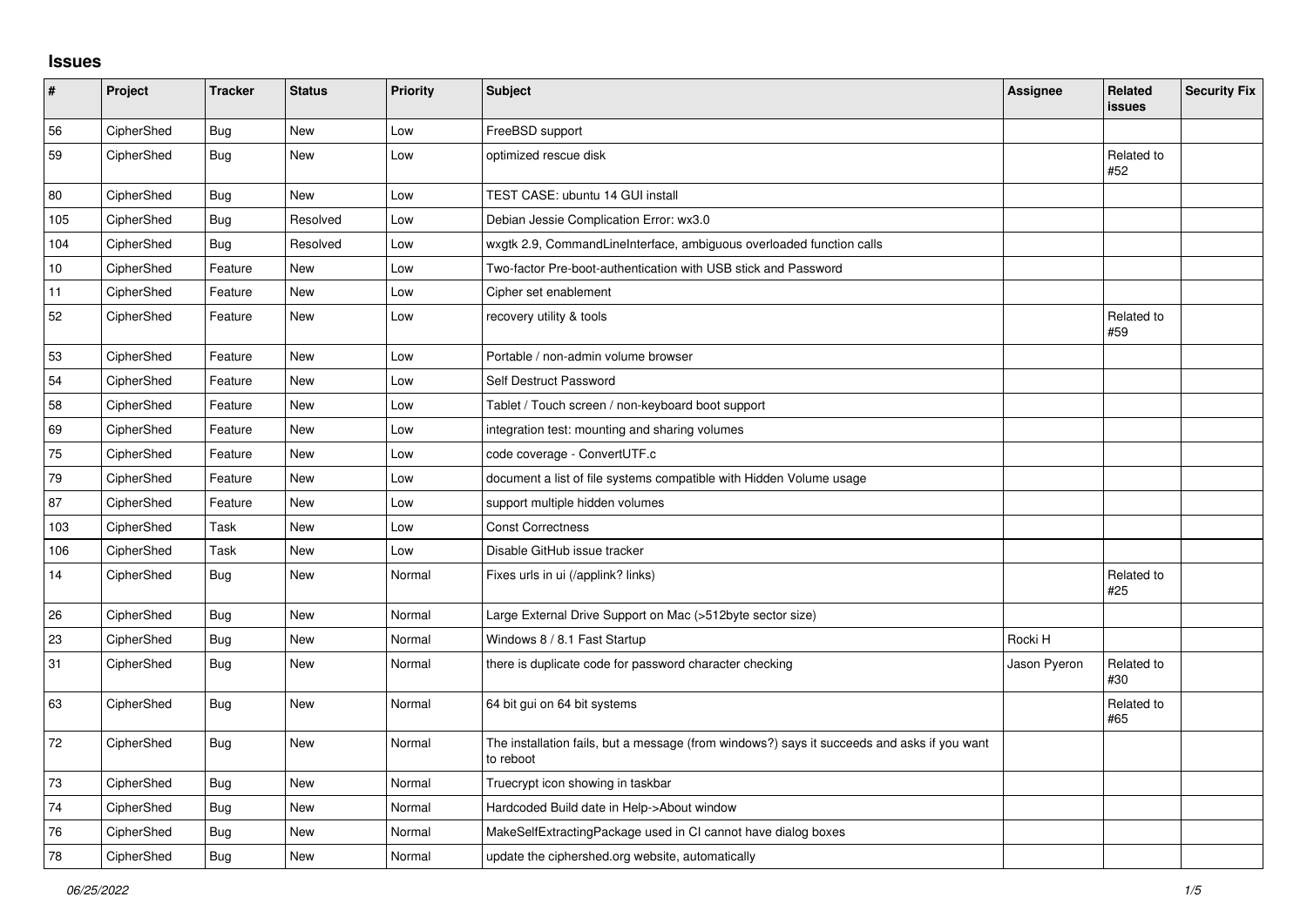| $\vert$ # | Project    | <b>Tracker</b> | <b>Status</b> | <b>Priority</b> | <b>Subject</b>                                                                 | <b>Assignee</b> | Related<br>issues | <b>Security Fix</b> |
|-----------|------------|----------------|---------------|-----------------|--------------------------------------------------------------------------------|-----------------|-------------------|---------------------|
| 83        | CipherShed | Bug            | <b>New</b>    | Normal          | deduplicate file names                                                         |                 |                   |                     |
| 84        | CipherShed | Bug            | <b>New</b>    | Normal          | wcsncpy is subject to buffer overflow                                          |                 |                   |                     |
| 85        | CipherShed | <b>Bug</b>     | <b>New</b>    | Normal          | Digcode.c is 9917 lines long, split it up                                      |                 |                   |                     |
| 88        | CipherShed | Bug            | <b>New</b>    | Normal          | smart card support for containers                                              |                 |                   |                     |
| 95        | CipherShed | Bug            | <b>New</b>    | Normal          | Platform/SystemException.h and Common/Exception.h define the same class/struct |                 |                   |                     |
| 111       | CipherShed | <b>Bug</b>     | <b>New</b>    | Normal          | ui does not show free drives below c: e.g. A: or B:                            | Niklas Lemcke   |                   |                     |
| 116       | CipherShed | <b>Bug</b>     | <b>New</b>    | Normal          | create an option for private/global volume mounting                            |                 |                   |                     |
| 118       | CipherShed | <b>Bug</b>     | <b>New</b>    | Normal          | upgrading truecrpyt fails if truecrypt is pinned to the taskbar                |                 |                   |                     |
| 123       | CipherShed | <b>Bug</b>     | New           | Normal          | losetup anomaly with OpenSUSE 13.1                                             |                 |                   |                     |
| 51        | CipherShed | <b>Bug</b>     | In Progress   | Normal          | <b>GUID Partition Table (GPT)</b>                                              | Jason Pyeron    | Related to<br>#55 |                     |
| 55        | CipherShed | Bug            | In Progress   | Normal          | Unified Extensible Firmware Interface (UEFI)                                   | Jason Pyeron    | Related to<br>#51 |                     |
| 30        | CipherShed | <b>Bug</b>     | Resolved      | Normal          | Allowed character description is wrong                                         |                 | Related to<br>#31 |                     |
| 28        | CipherShed | <b>Bug</b>     | Resolved      | Normal          | Audit of 04af5c7 - Buffer Overflow: strcat                                     |                 |                   |                     |
| 29        | CipherShed | Bug            | Resolved      | Normal          | Audit of 04af5c7 - Buffer Overflow: strcpy                                     | Jason Pyeron    |                   |                     |
| 86        | CipherShed | Bug            | Resolved      | Normal          | Make ciphershed window titlebars different                                     |                 |                   |                     |
| 101       | CipherShed | Bug            | Resolved      | Normal          | boot loader password prompt takes 100% cpu in VM                               |                 |                   |                     |
| 112       | CipherShed | Bug            | Resolved      | Normal          | uninstall on windows does not list version info                                |                 |                   |                     |
| 113       | CipherShed | Bug            | Resolved      | Normal          | remove the donate screen from the installer                                    |                 |                   |                     |
| 125       | CipherShed | Bug            | Resolved      | Normal          | Makefile for bootloader fails on case sensitive filesystem                     |                 |                   |                     |
| 126       | CipherShed | Bug            | Resolved      | Normal          | VS launcher breaks if using multiple VS and the default is not the one for CS  |                 |                   |                     |
| 127       | CipherShed | Bug            | Resolved      | Normal          | remove #if 0 code                                                              | Jason Pyeron    |                   |                     |
| 32        | CipherShed | Feature        | New           | Normal          | truecrypt.ch ideas thread                                                      |                 |                   |                     |
| 33        | CipherShed | Feature        | New           | Normal          | windows comamnd line volume creation                                           |                 |                   |                     |
| 34        | CipherShed | Feature        | <b>New</b>    | Normal          | windows mount point support                                                    |                 | Related to<br>#60 |                     |
| 36        | CipherShed | Feature        | <b>New</b>    | Normal          | support multiple actors to open an encrypted volume                            |                 |                   |                     |
| 50        | CipherShed | Feature        | <b>New</b>    | Normal          | Linux FDE                                                                      |                 | Related to<br>#5  |                     |
| 57        | CipherShed | Feature        | New           | Normal          | Skein support                                                                  |                 |                   |                     |
| 60        | CipherShed | Feature        | <b>New</b>    | Normal          | Enhanced UX - shell extension for container management                         |                 | Related to<br>#34 |                     |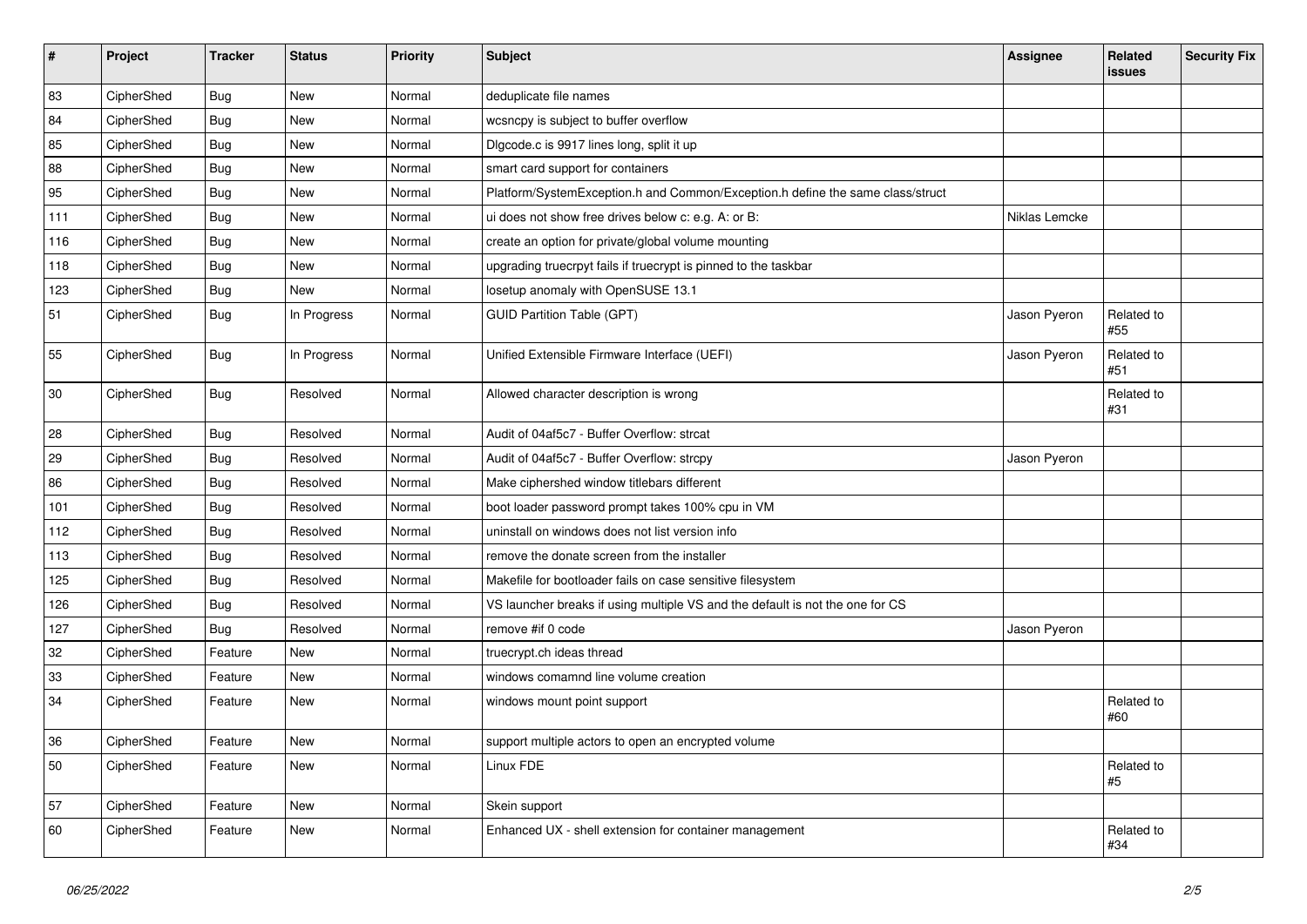| $\vert$ #      | Project    | <b>Tracker</b> | <b>Status</b> | Priority | <b>Subject</b>                                                                                | Assignee             | Related<br><b>issues</b>                                  | <b>Security Fix</b> |
|----------------|------------|----------------|---------------|----------|-----------------------------------------------------------------------------------------------|----------------------|-----------------------------------------------------------|---------------------|
| 61             | CipherShed | Feature        | <b>New</b>    | Normal   | optionally support TPM                                                                        |                      |                                                           |                     |
| 62             | CipherShed | Feature        | <b>New</b>    | Normal   | Administrative Configuration for Enterprise IT                                                |                      |                                                           |                     |
| 65             | CipherShed | Feature        | <b>New</b>    | Normal   | pure 64 bit version for windows                                                               |                      | Related to<br>#63                                         |                     |
| 66             | CipherShed | Feature        | <b>New</b>    | Normal   | provide robust API for usermode interaction with kernel driver                                |                      |                                                           |                     |
| 67             | CipherShed | Feature        | New           | Normal   | print a backup                                                                                |                      |                                                           |                     |
| 70             | CipherShed | Feature        | <b>New</b>    | Normal   | track git info in build                                                                       |                      |                                                           |                     |
| 81             | CipherShed | Feature        | <b>New</b>    | Normal   | Decrypt System drive via commandline                                                          |                      |                                                           |                     |
| 82             | CipherShed | Feature        | New           | Normal   | add sparse file detection to non-windows versions                                             |                      |                                                           |                     |
| 89             | CipherShed | Feature        | New           | Normal   | Support the Common Criteria Collaborative Protection Profile for Full Disk Encryption         |                      |                                                           |                     |
| 90             | CipherShed | Feature        | <b>New</b>    | Normal   | cipher setting preference file                                                                |                      |                                                           |                     |
| 91             | CipherShed | Feature        | <b>New</b>    | Normal   | use linked libraries in kernel driver to isolate logical units and later support plugins      |                      |                                                           |                     |
| 92             | CipherShed | Feature        | <b>New</b>    | Normal   | allow change of cipher/key on encrypted container without decrypting                          |                      |                                                           |                     |
| 93             | CipherShed | Feature        | New           | Normal   | support "quick" encrypt for new media (especially flash/SSD)                                  |                      |                                                           |                     |
| 96             | CipherShed | Feature        | <b>New</b>    | Normal   | installer to incorporate a post-installation quick-start wizard                               |                      |                                                           |                     |
| 97             | CipherShed | Feature        | New           | Normal   | Suggestion 1 - Do not use unknown terminology                                                 | Niklas Lemcke        |                                                           |                     |
| 98             | CipherShed | Feature        | <b>New</b>    | Normal   | Suggestion 2 - Do not misuse native UI controls                                               | Niklas Lemcke        |                                                           |                     |
| 102            | CipherShed | Feature        | <b>New</b>    | Normal   | support for serial console in bootloader                                                      |                      |                                                           |                     |
| 99             | CipherShed | Feature        | New           | Normal   | Suggestion 3-Separate required and optional input parameters                                  |                      |                                                           |                     |
| 100            | CipherShed | Feature        | New           | Normal   | Suggestion 4-Display the consequences of an action immediately (Immediacy of<br>consequences) |                      |                                                           |                     |
| 121            | CipherShed | Feature        | New           | Normal   | Support "not" burning CD on encrypting disk operation                                         |                      | Related to<br>#68                                         |                     |
| 122            | CipherShed | Feature        | New           | Normal   | support key escrow                                                                            |                      | Related to<br>#68                                         |                     |
| 124            | CipherShed | Feature        | <b>New</b>    | Normal   | investigate switch to FUDforum from phpBB                                                     |                      |                                                           |                     |
| $\mathbf{1}$   | CipherShed | Task           | New           | Normal   | Detailed review of Windows constant strings                                                   | Paweł<br>Zegartowski | Related to<br>#2                                          |                     |
| $\overline{c}$ | CipherShed | Task           | <b>New</b>    | Normal   | Upgrade installer to uninstall TrueCrypt                                                      |                      | Related to<br>#1, Related<br>to #13,<br>Related to<br>#16 |                     |
| 3              | CipherShed | Task           | <b>New</b>    | Normal   | Finish initial bitmaps and icons                                                              |                      |                                                           |                     |
| $\overline{4}$ | CipherShed | Task           | New           | Normal   | Get Windows executable signing key                                                            | <b>Bill Cox</b>      |                                                           |                     |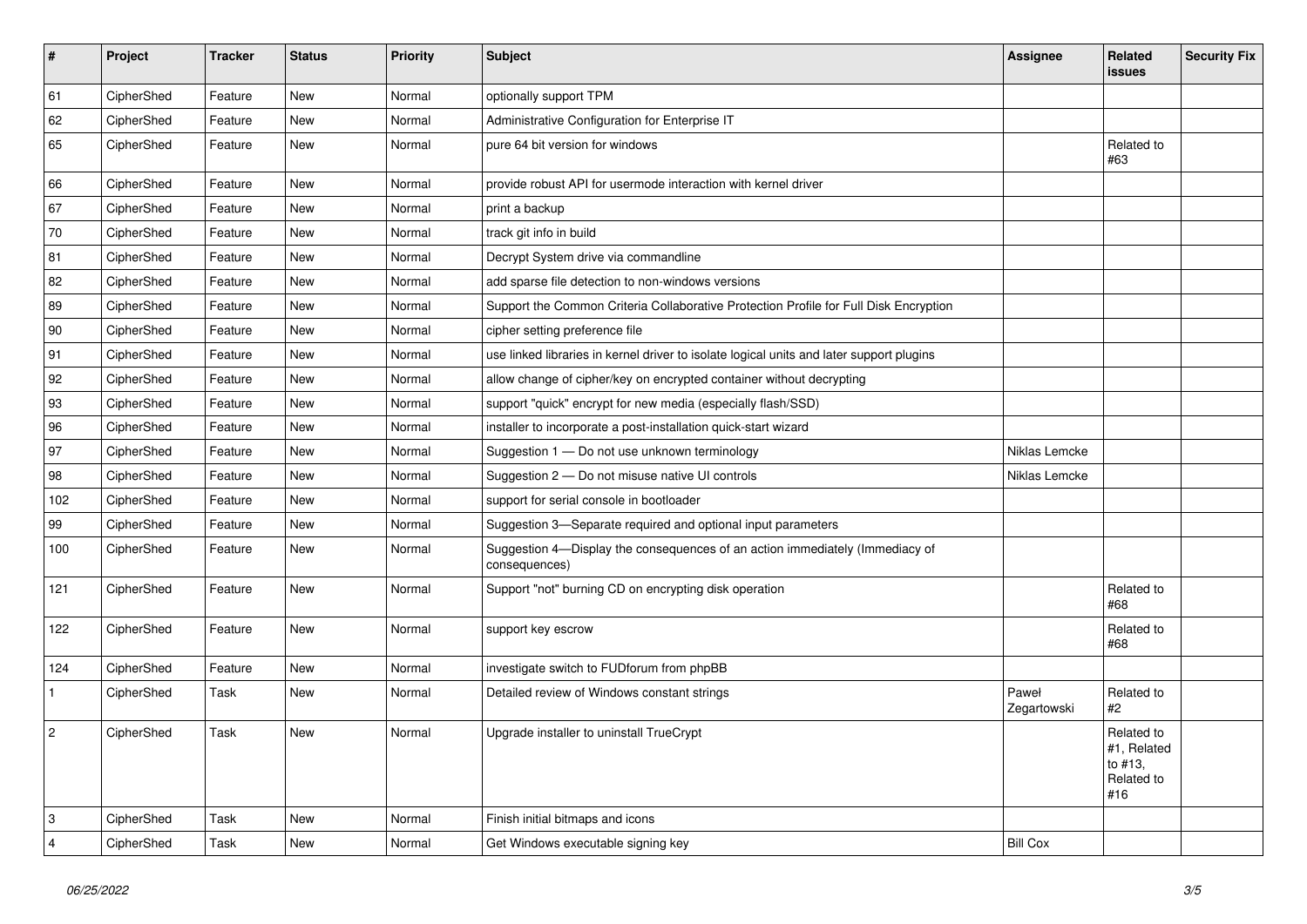| #   | Project    | <b>Tracker</b> | <b>Status</b> | <b>Priority</b> | <b>Subject</b>                                                  | <b>Assignee</b>             | Related<br>issues | <b>Security Fix</b> |
|-----|------------|----------------|---------------|-----------------|-----------------------------------------------------------------|-----------------------------|-------------------|---------------------|
| 5   | CipherShed | Task           | New           | Normal          | Linux build, installer, VM                                      | Kyle Marek                  | Related to<br>#50 |                     |
| 6   | CipherShed | Task           | <b>New</b>    | Normal          | Windows build, installer, VM                                    | <b>Bill Cox</b>             |                   |                     |
| 7   | CipherShed | Task           | New           | Normal          | Mac build, installer, VM                                        | Jason Pyeron                |                   |                     |
| 8   | CipherShed | Task           | New           | Normal          | Get graphics artist to work on artwork, icons                   |                             |                   |                     |
| 9   | CipherShed | Task           | New           | Normal          | Create check-list of features to be tested                      | Pier-Luc Caron<br>St-Pierre |                   |                     |
| 13  | CipherShed | Task           | New           | Normal          | List of all version numbers                                     | Rocki H                     | Related to<br>#2  |                     |
| 15  | CipherShed | Task           | New           | Normal          | Create Gnu Info page                                            | Eugene Wang                 | Related to<br>#12 |                     |
| 17  | CipherShed | Task           | New           | Normal          | Create debian packaging                                         |                             |                   |                     |
| 18  | CipherShed | Task           | New           | Normal          | Create rpm packaging                                            |                             |                   |                     |
| 19  | CipherShed | Task           | <b>New</b>    | Normal          | Create pkgbuild for arch                                        |                             |                   |                     |
| 20  | CipherShed | Task           | New           | Normal          | Create dmg for os x                                             |                             |                   |                     |
| 24  | CipherShed | Task           | New           | Normal          | Add Windows 8 / Server 2012                                     | Rocki H                     |                   |                     |
| 25  | CipherShed | Task           | New           | Normal          | Broken applinks                                                 |                             | Related to<br>#14 |                     |
| 64  | CipherShed | Task           | <b>New</b>    | Normal          | Rewrite or remove LongReverse in Common/Dlgcode.c               |                             |                   |                     |
| 114 | CipherShed | Task           | New           | Normal          | Real, unified makefiles                                         | Kyle Marek                  |                   |                     |
| 12  | CipherShed | Task           | In Progress   | Normal          | <b>Write Documentation</b>                                      | Eugene Wang                 | Related to<br>#15 |                     |
| 21  | CipherShed | <b>Bug</b>     | New           | High            | Method of mounting may be exploited                             |                             |                   |                     |
| 37  | CipherShed | <b>Bug</b>     | New           | High            | Open Crypto Audit Project issues                                |                             |                   |                     |
| 38  | CipherShed | <b>Bug</b>     | New           | High            | Weak Volume Header key derivation algorithm                     |                             | Blocked by<br>#49 |                     |
| 39  | CipherShed | <b>Bug</b>     | <b>New</b>    | High            | Sensitive information might be paged out from kernel stacks     |                             |                   |                     |
| 40  | CipherShed | <b>Bug</b>     | New           | High            | Multiple issues in the bootloader decompressor                  |                             |                   |                     |
| 41  | CipherShed | <b>Bug</b>     | New           | High            | Windows kernel driver uses memset() to clear sensitive data     |                             |                   |                     |
| 42  | CipherShed | Bug            | New           | High            | TC_IOCTL_GET_SYSTEM_DRIVE_DUMP_CONFIG kernel pointer disclosure |                             |                   |                     |
| 43  | CipherShed | <b>Bug</b>     | New           | High            | IOCTL_DISK_VERIFY integer overflow                              |                             |                   |                     |
| 44  | CipherShed | <b>Bug</b>     | New           | High            | TC_IOCTL_OPEN_TEST multiple issues                              |                             |                   |                     |
| 45  | CipherShed | Bug            | New           | High            | MainThreadProc() integer overflow                               |                             |                   |                     |
| 46  | CipherShed | <b>Bug</b>     | New           | High            | MountVolume() device check bypass                               |                             |                   |                     |
| 47  | CipherShed | <b>Bug</b>     | New           | High            | GetWipePassCount() / WipeBuffer() can cause BSOD                |                             |                   |                     |